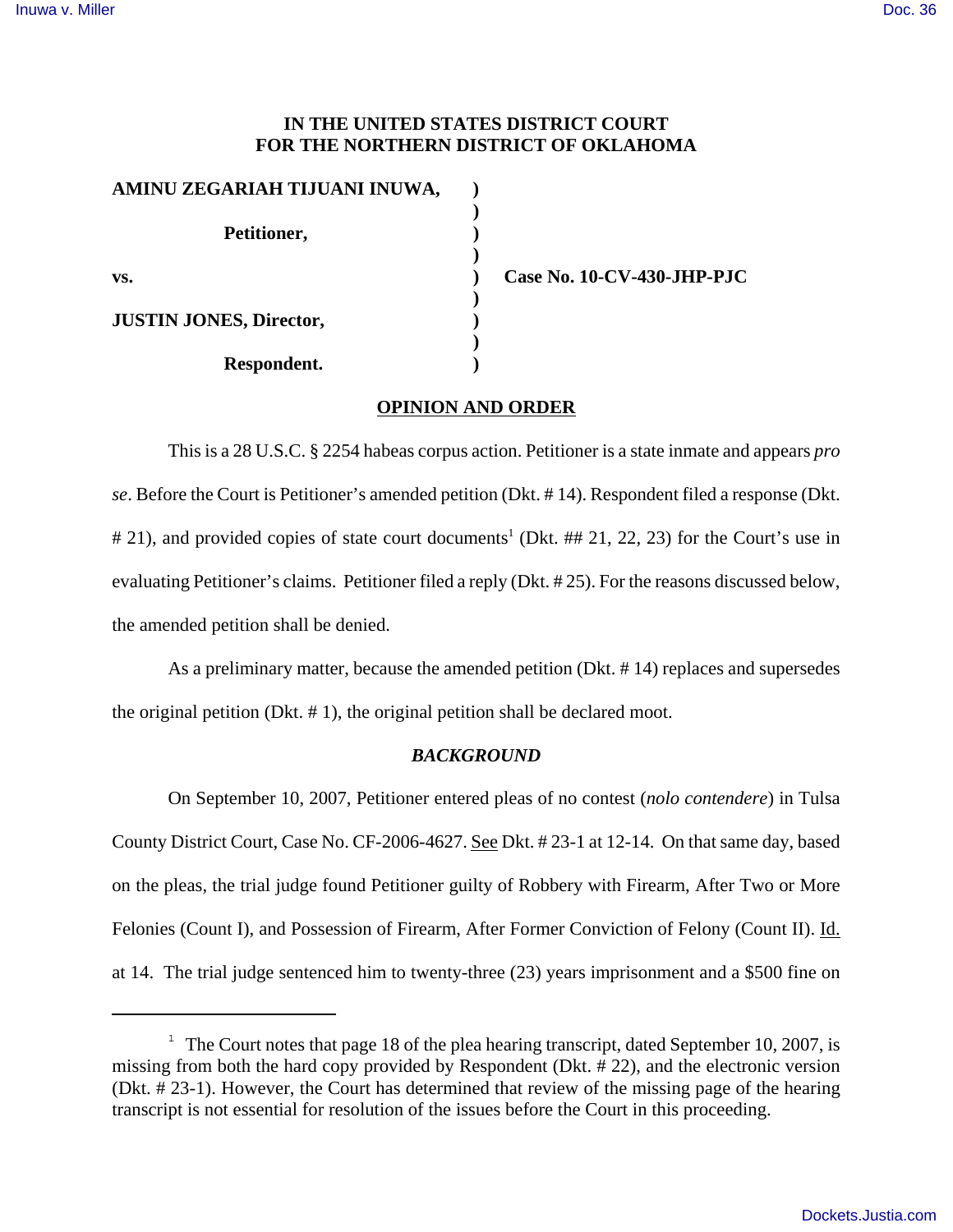Count I, and fifteen (15) years imprisonment and a \$500 fine on Count II. Id. at 16. The judge ordered the sentences to be served concurrently. During the plea and sentencing proceedings, Petitioner was represented by attorney Brian Martin.

On September 12, 2007, Petitioner filed a *pro se* notice to rescind plea. See Dkt. # 23-13, O.R. at 445. On the same day, attorney Martin filed a motion to withdraw plea on behalf of Petitioner. Id. at 446-47. On September 13, 2007, the trial judge held a hearing on Petitioner's motion to withdraw plea. See Dkt. # 23-2, Hr'g Trans. dated Sept. 13, 2007. At that hearing, Petitioner continued to be represented by attorney Brian Martin. Id. At the conclusion of the hearing, the district judge denied the motion to withdraw plea. Id. at 33.

Represented by attorney Mark Hoover, Petitioner filed a petition for writ of certiorari at the Oklahoma Court of Criminal Appeals (OCCA). See Dkt. # 21-3, Ex. 3. He raised the following three (3) propositions of error:

| Proposition I:   | Because defense counsel notified the court of a conflict of interests,<br>the trial court erred by not appointing new counsel to represent<br>Petitioner at the hearing on his request to withdraw his pleas. |
|------------------|---------------------------------------------------------------------------------------------------------------------------------------------------------------------------------------------------------------|
| Proposition II:  | Because the trial court granted Petitioner's request to withdraw his<br>pleas in open court, the trial court deprived Petitioner of his due<br>process rights when it rescinded its decision.                 |
| Proposition III: | Petitioner was deprived of his right to the effective assistance of<br>counsel at the hearing on the motion to withdraw the pleas.                                                                            |

(Dkt. # 21-3, Ex. 3). In an unpublished summary opinion, filed May 15, 2008, in Case No. C-2007- 968, the OCCA granted the writ, finding that Petitioner was denied the effective assistance of counsel due to an attorney-created conflict of interest. See Dkt. # 21-5, Ex. 5. The OCCA remanded the case to the district court "for a proper hearing on the Application to Withdraw Guilty Pleas." Id. at 2.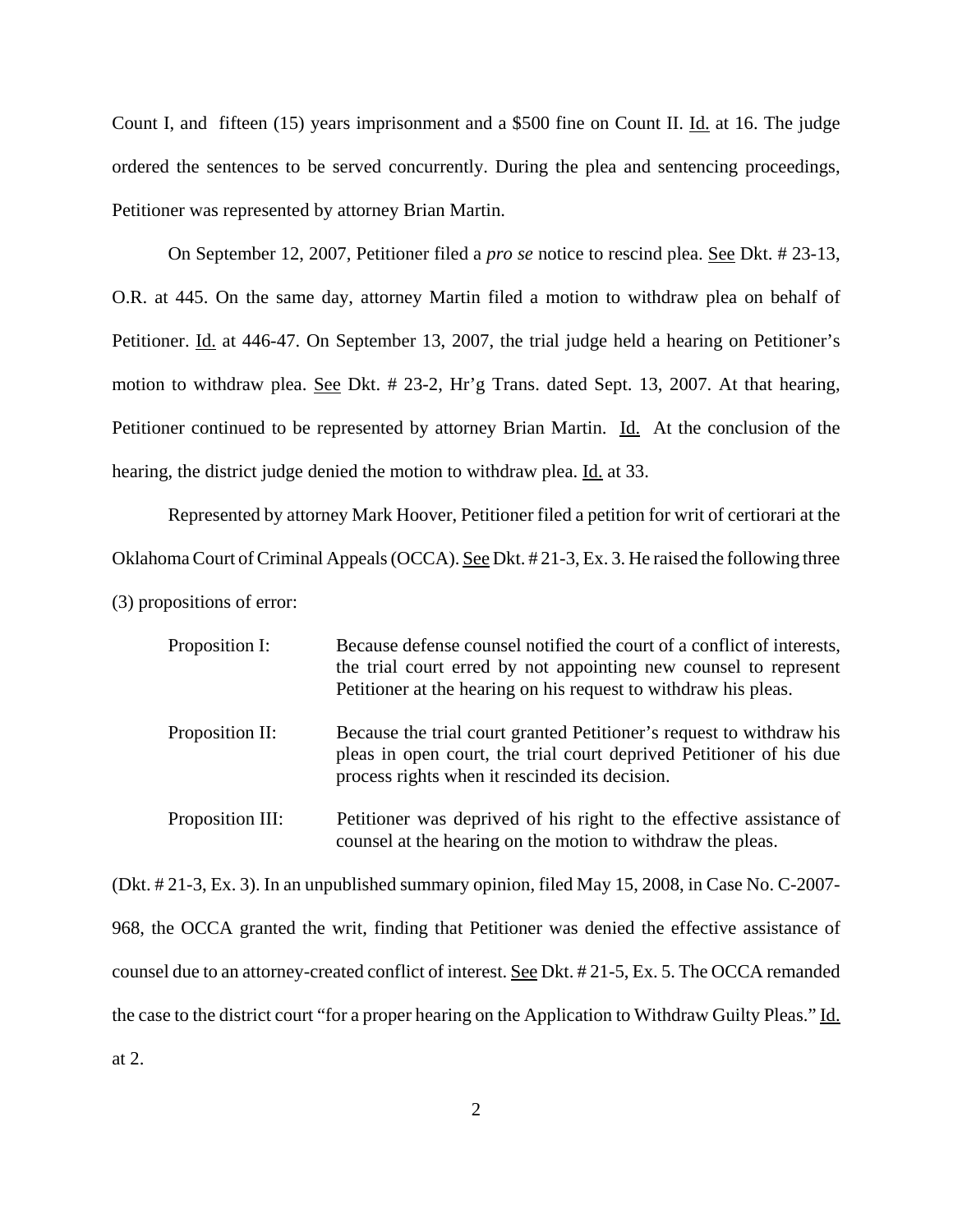On June 30- July 2, 2008, the trial judge held a second hearing on Petitioner's application to withdraw pleas. See Dkt. # 23-3, Hr'g Trans. dated July 2, 2008. Petitioner was represented at the second hearing by attorney Donald Palik. After hearing testimony from Petitioner and attorney Brian Martin, the trial court denied Petitioner's motion to withdraw plea. <u>Id.</u> at 85.

Represented by attorney Thomas Purcell, Petitioner again filed a certiorari appeal at the

OCCA. See Dkt. # 21-6, Ex. 6. He raised the following five (5) propositions of error:

Proposition I: Mr. Inuwa's pleas were not voluntarily entered because Mr. Inuwa was coerced into pleading due to his attorney not being prepared to go to trial. Proposition II: Because the trial court initially granted Petitioner's request to withdraw his pleas in open court, the trial court deprived Petitioner of his due process rights when it later rescinded its decision. Proposition III: Mr. Inuwa's convictions for possession of a firearm, after former conviction of a felony, and also for robbery with a firearm, constituted double jeopardy and double punishment; therefore, one of the convictions must be vacated. Proposition IV: Mr. Inuwa must be allowed to withdraw his pleas of no contest because no factual basis was established to support the pleas. Proposition V: Petitioner was deprived of his right to the effective assistance of

counsel where his attorney filed a motion to withdraw no contest

pleas which did not comply with the rules of this court.

(Dkt. # 21-6, Ex. 6). In an unpublished summary opinion, filed May 13, 2009, in Case No. C-2008- 648, the OCCA denied the writ (Dkt. # 21-7, Ex. 7). The judgment and sentence of the district court was affirmed. Id. at 3.

Petitioner next filed a *pro se* application for post-conviction relief, raising multiple ineffective assistance of counsel claims (Dkt. # 21-8, -9, -10, Exs. 8a, 8b, 8c). By order filed July 14, 2010, the district court denied relief (Dkt. # 21-13, Ex. 11). Petitioner attempted to appeal the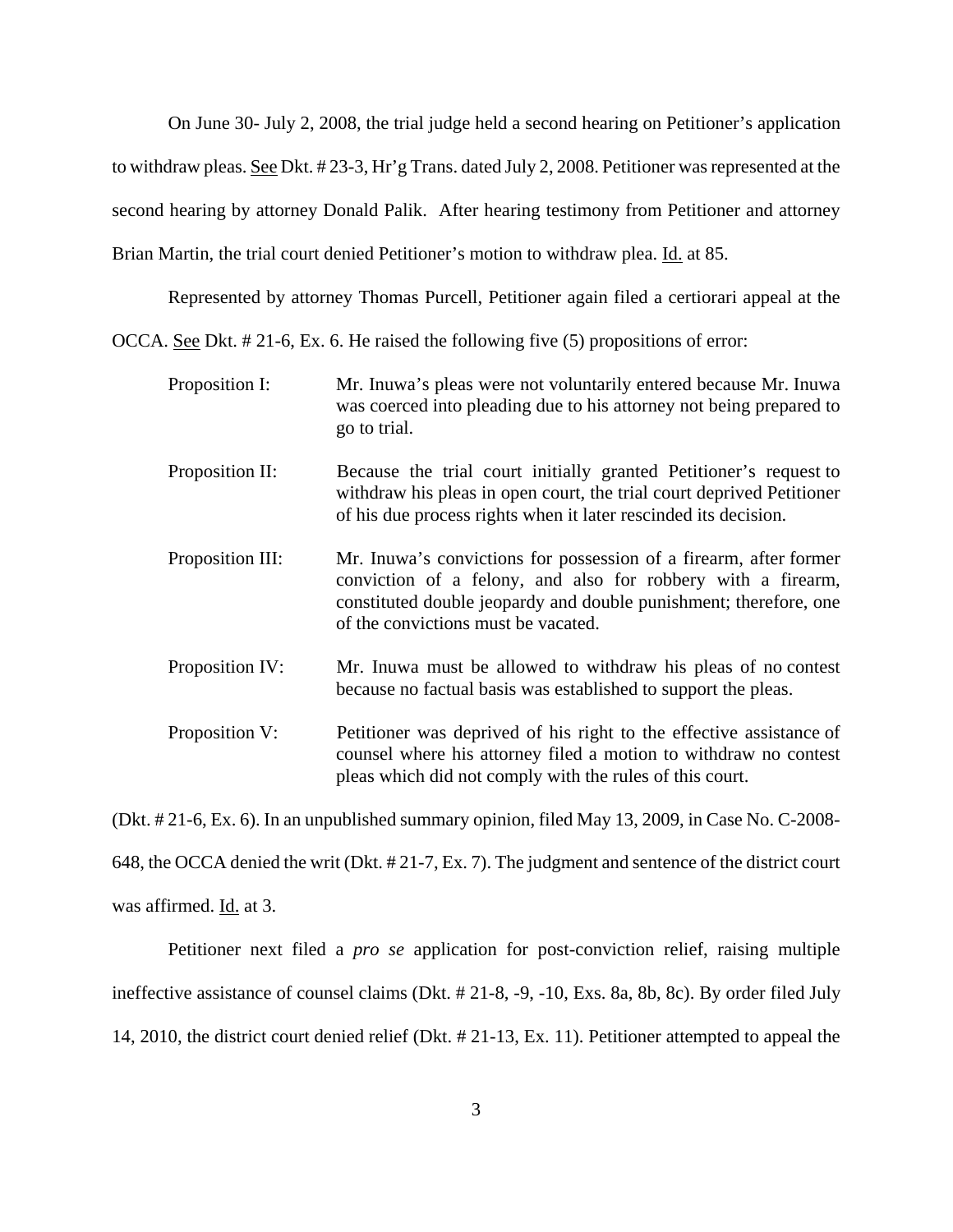denial of relief. His petition in error was filed of record on August 19, 2010 (Dkt. # 21-14, Ex. 12). However, on September 17, 2010, the OCCA filed its order, in Case No. PC-2010-783, declining jurisdiction and dismissing the appeal based on Petitioner's failure to file a timely petition in error as required by Rule 5.2(C)(2) and (5), *Rules of the Oklahoma Court of Criminal Appeals.* See Dkt. # 21-19, Ex. 15.

Petitioner now seeks federal habeas corpus relief. In his amended petition (Dkt. # 14), filed

on October 21, 2010, Petitioner raises twenty-seven (27) grounds for relief. Grounds 1-8 are set out

in full in the amended petition, as follows:

- Ground 1: Because defense counsel notified court of a conflict of interest the trial court erred by not appointing new counsel to represent Petitioner at the hearing on his request to withdraw. See Exhibit P.
- Ground 2: Because the trial court granted Petitioner's request to withdraw his pleas in open court, the trial court deprived the Petitioner of his Due Process rights when it rescinded its decision. See Exhibit P.
- Ground 3: Petitioner was deprived of his right to effective assistance of counsel at hearing on the motion to withdraw pleas. See Exhibit P.
- Ground 4: Mr. Inuwa's pleas were not voluntarily entered because Mr. Inuwa was coerced into pleading due to his attorney not being prepared to go to trial. See Exhibit Q.
- Ground 5: Because the trial court initially granted Petitioner's request to withdraw pleas in open court, the trial court deprived the Petitioner of his Due Process rights when it later rescinded its decision. See Exhibit Q, S.
- Ground 6: Mr. Inuwa's convictions for possession of firearm and robbery with firearm, both after former convictions of two or more felonies constitutes double punishment and double jeopardy therefore one of the convictions should be vacated. See Exhibit Q, R, S.
- Ground 7: Mr. Inuwa must be allowed to withdraw his pleas of no contest because no factual basis was established to support his pleas. Exhibit Q, S.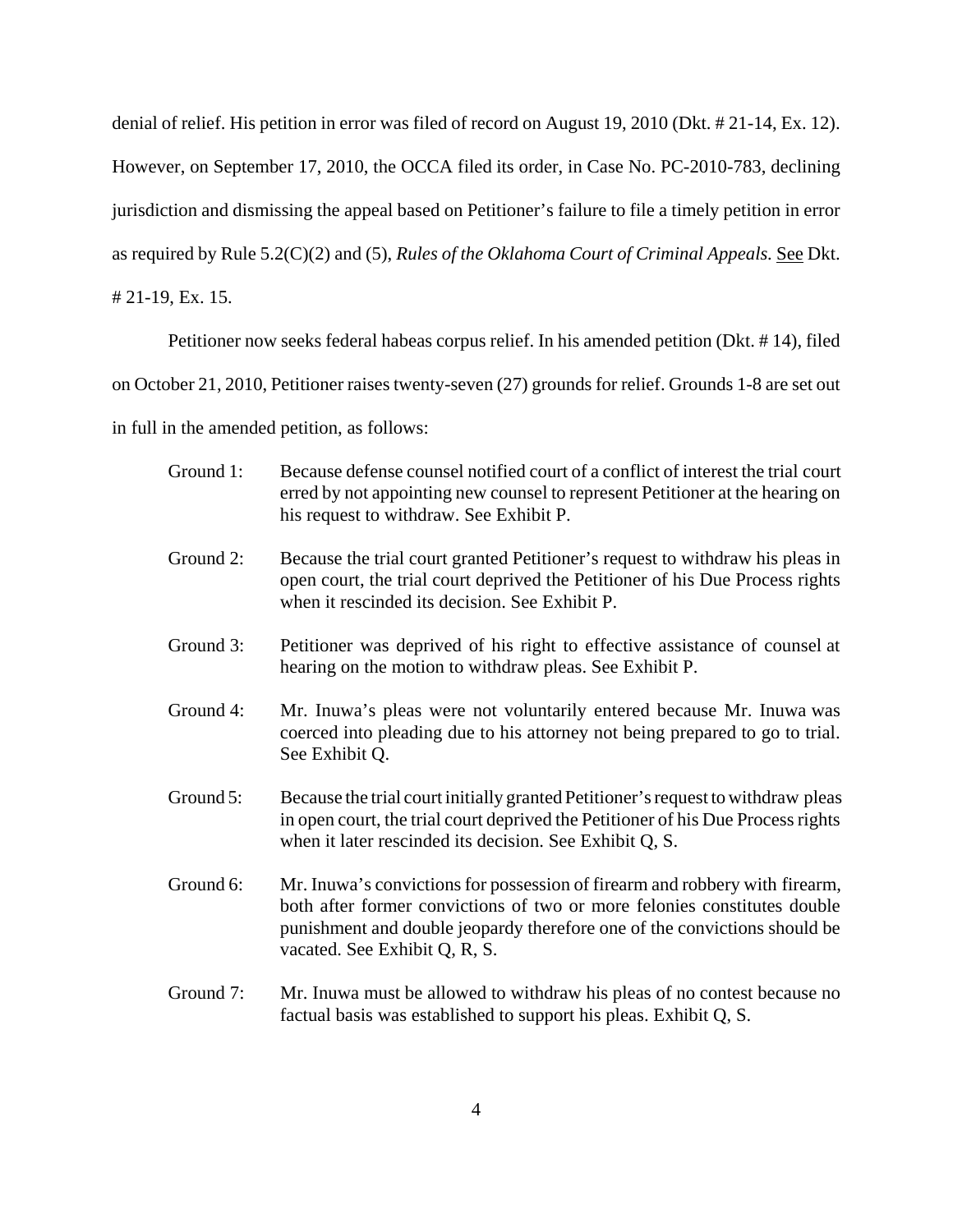Ground 8: Petitioner was deprived of his right to the effective assistance of counsel where his attorney filed a motion to withdraw no contest pleas which did not comply with the rules of the court. Exhibit Q, S.

Grounds 9-27 are described only by reference to the propositions raised in Petitioner's post conviction application, similar to the description for Ground 9, as follows:

Ground 9: See Exhibit S - Attachment # 2 Pg. 1, post conviction application propositions Prop (1A) or Application for post conviction relief proposition (1A) in (Exhibit B) 2 pgs.

See Dkt. #14. In response to the petition, Respondent argues that grounds 1, 2, 3, and 5 relate to Petitioner's first hearing on his application to withdraw pleas and were rendered moot by the OCCA's order remanding to the district court for a second hearing. As to the remaining claims, Respondent contends that Petitioner is not entitled to relief on grounds 4, 6, 7, and 8 under 28 U.S.C. § 2254(d), and grounds 9-27 are procedurally barred. See Dkt. # 21.

# *ANALYSIS*

## **A. Exhaustion/Evidentiary Hearing**

As a preliminary matter, the Court must determine whether Petitioner meets the exhaustion requirements of 28 U.S.C. § 2254(b), (c). See Rose v. Lundy, 455 U.S. 509, 510 (1982). Petitioner fairly presented the substance of his claims to the OCCA on certiorari and post-conviction appeal. Therefore, the exhaustion requirement of 28 U.S.C. § 2254(b) has been satisfied.

In addition, the Court finds that Petitioner is not entitled to an evidentiary hearing. See Williams v. Taylor, 529 U.S. 420 (2000).

# **B. Claims related to first hearing are moot (grounds 1, 2, 3, 5)**

Petitioner's claims set forth in grounds 1, 2, 3, and 5, all relate to issues in the first hearing on Petitioner's application to withdraw pleas. However, as discussed above, the OCCA granted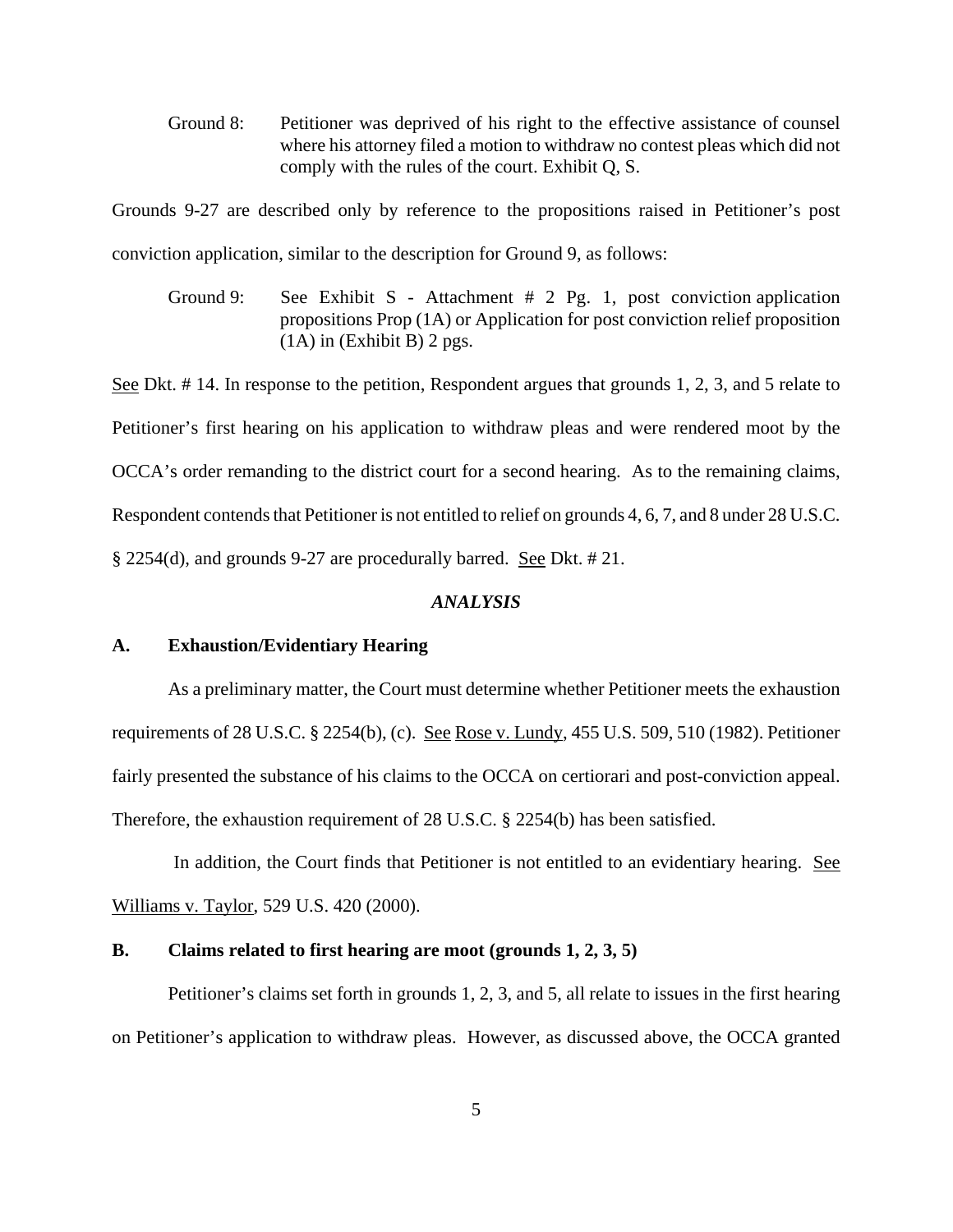Petitioner's certiorari appeal after finding merit to his claims raised regarding his first hearing, and remanded the case to the district court for a new hearing on his application to withdraw pleas.

"Article III of the United States Constitution only extends federal judicial power to cases or controversies." United States v. Meyers, 200 F.3d 715, 718 (10th Cir. 2000). "A habeas corpus petition is moot when it no longer presents a case or controversy under Article III, § 2, of the Constitution." Aragon v. Shanks, 144 F.3d 690, 691 (10th Cir. 1998). To satisfy the case or controversy requirement, the petitioner "must have suffered or be threatened with an actual injury traceable to the respondents and likely to be redressed by a favorable judicial decision." Spencer v. Kemna, 523 U.S. 1, 7 (1998) (quoting Lewis v. Continental Bank Corp., 494 U.S. 472, 477 (1990)). A petitioner must "continue to have a personal stake in the outcome" of his case in order to satisfy the case or controversy requirement of Article III. Spencer, 523 U.S. at 7.

In this case, the relevant inquiry as to any ground related to Petitioner's first hearing on his application to withdraw pleas is whether the ground still presents a case or controversy under Article III which could be redressed by a favorable decision. Id. The answer in Petitioner's case is "no." Clearly, grounds 1, 2, 3, and 5 in this habeas action are moot since the OCCA granted Petitioner's requested relief the first time the issues were raised. Although the OCCA did not specifically address grounds 2 and 5 in its order granting relief on Petitioner's first certiorari appeal, they are nonetheless moot as Petitioner received a new hearing on his application to withdraw pleas. See Dkt. # 21-7, Ex. 7 at 3 (OCCA's summary opinion denying certiorari and finding that the OCCA's first ruling granting certiorari enabled the parties to litigate the application to withdraw pleas anew and that "[a]ny error in the first hearing is now moot"). In summary, the Court finds grounds 1, 2, 3, and 5 are moot and shall be denied on that basis.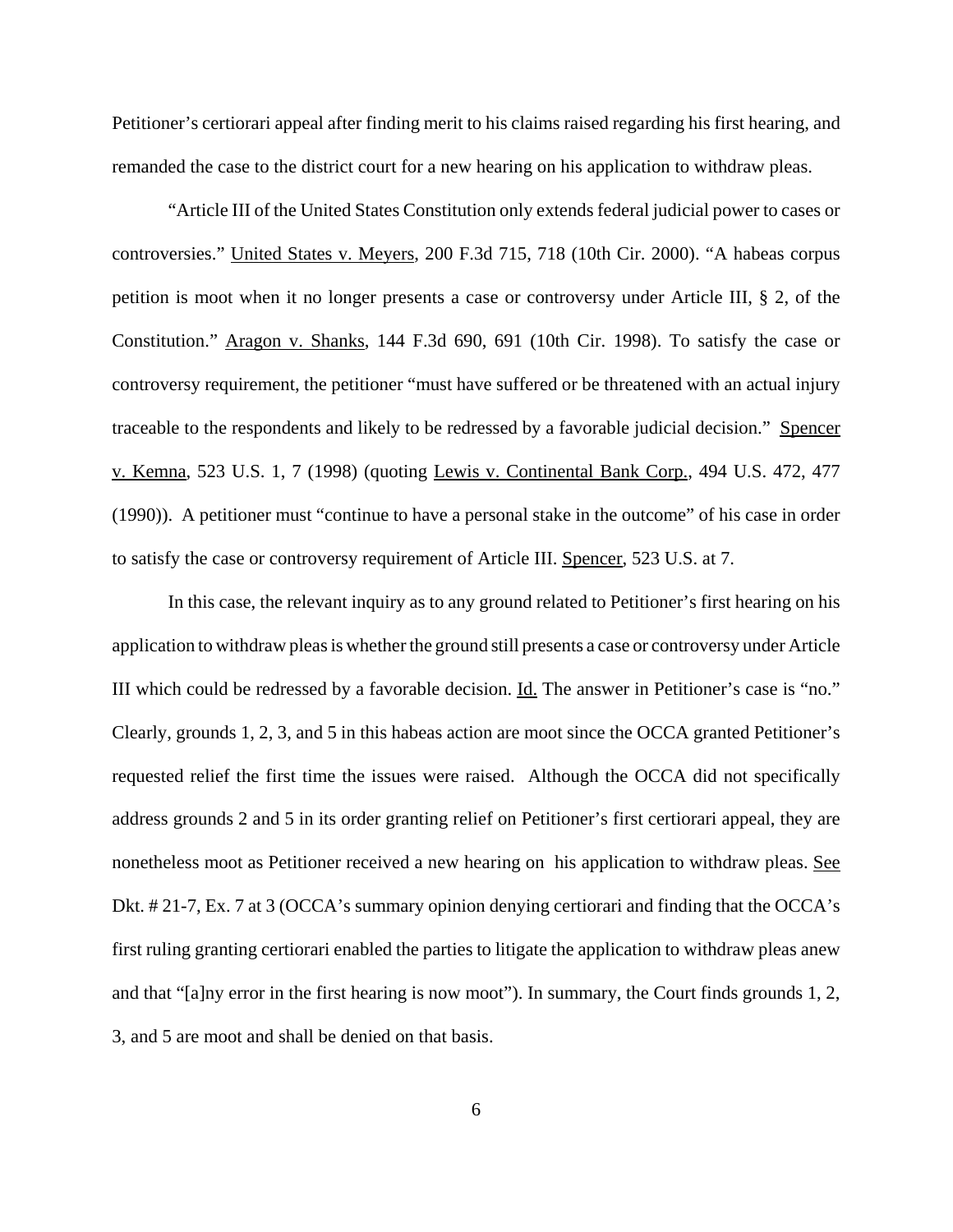# **C. Claims adjudicated by the OCCA**

The Antiterrorism and Effective Death Penalty Act (AEDPA) provides the standard to be applied by federal courts reviewing constitutional claims brought by prisoners challenging state convictions. Under the AEDPA, when a state court has adjudicated a claim, a petitioner may obtain federal habeas relief only if the state decision "was contrary to, or involved an unreasonable application of, clearly established Federal law, as determined by the Supreme Court of the United States" or "was based on an unreasonable determination of the facts in light of the evidence presented in the State court proceeding." See 28 U.S.C. § 2254(d); Williams v. Taylor, 529 U.S. 362, 402 (2000); Neill v. Gibson, 278 F.3d 1044, 1050-51 (10th Cir. 2001). When a state court applies the correct federal law to deny relief, a federal habeas court may consider only whether the state court applied the federal law in an objectively reasonable manner. See Bell v. Cone, 535 U.S. 685, 699 (2002); Hooper v. Mullin, 314 F.3d 1162, 1169 (10th Cir. 2002). Furthermore, the "determination of a factual issue made by a State court shall be presumed to be correct. The applicant shall have the burden of rebutting the presumption of correctness by clear and convincing evidence." 28 U.S.C. § 2254(e)(1).

To the extent Petitioner's remaining claims are not procedurally barred, they shall be reviewed pursuant to § 2254(d).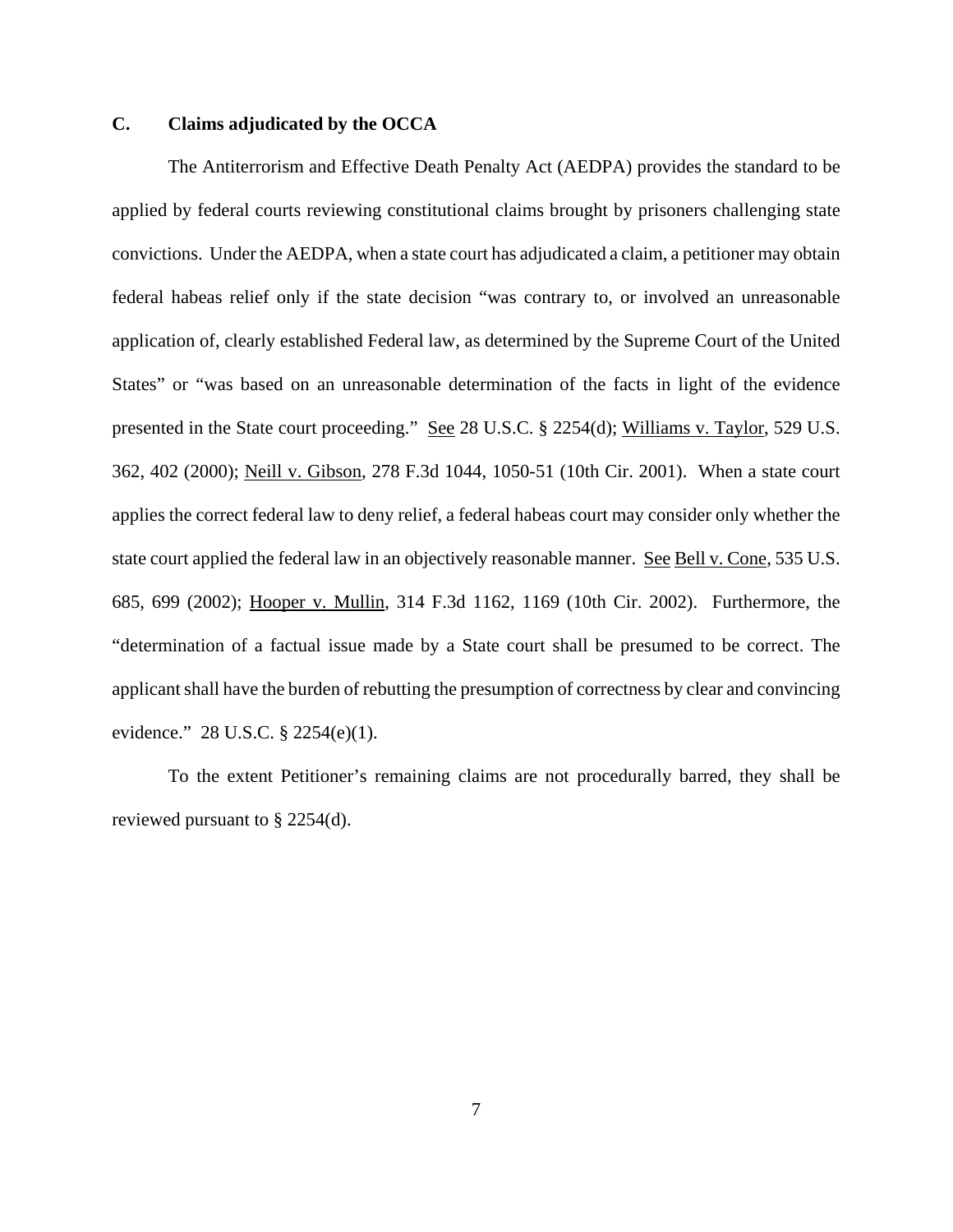# **1. Voluntariness of** *nolo contendere* **pleas (ground 4)**

In his fourth ground for relief, Petitioner contends that his pleas were not voluntarily entered because he was coerced into pleading due to his attorney not being prepared to go to trial. The OCCA denied the claim relating to the voluntariness of his plea in its summary opinion denying a writ of certiorari, stating that, "[t]the record supports the district court's finding that Inuwa's pleas were knowing and voluntary rather than coerced. The district court did not abuse its discretion in denying Inuwa's motion to withdraw plea." See Dkt. # 21-7, Ex. 7 at 2.

In Boykin v. Alabama, 395 U.S. 238 (1969), the Supreme Court held that a guilty plea<sup>2</sup> must be entered into "knowingly and voluntarily." A plea is not voluntary unless the defendant knows the direct consequences of his decision, including the maximum penalty to which he will be exposed. Worthen v. Meachum, 842 F.2d 1179, 1182 (10th Cir. 1988) (stating that critical inquiry is whether defendant knows of maximum possible sentence), *overruled on other grounds by* Coleman v. Thompson, 501 U.S. 722 (1991). Furthermore, it is not necessary that the record reflect a detailed enumeration and waiver of rights as a result of the guilty plea; rather the issue is simply whether the record affirmatively shows that the guilty plea was intelligent and voluntary. Stinson v. Turner, 473 F.2d 913 (10th Cir. 1973). Although a petitioner's statements made at the guilty plea hearing "are subject to challenge under appropriate circumstances," they constitute "a formidable barrier in any subsequent collateral proceeding." United States v. Maranzino, 860 F.2d 981, 985 (10th Cir. 1988) (quoting Blackledge v. Allison, 431 U.S. 63, 74 (1977)); see also Romero v. Tansy,

<sup>2</sup> The Tenth Circuit has found that in Oklahoma, "a *nolo contendere* plea 'has the same legal effect as a guilty plea except that it may not be used against the defendant as an admission in any civil suit based on the act upon which the criminal prosecution is based.'" United States v. Cartwright, 678 F.3d 907, 916 (10th Cir. 2012) (quoting Morgan v. State, 744 P.2d 1280, 1281 (Okla. Crim. App. 1987)).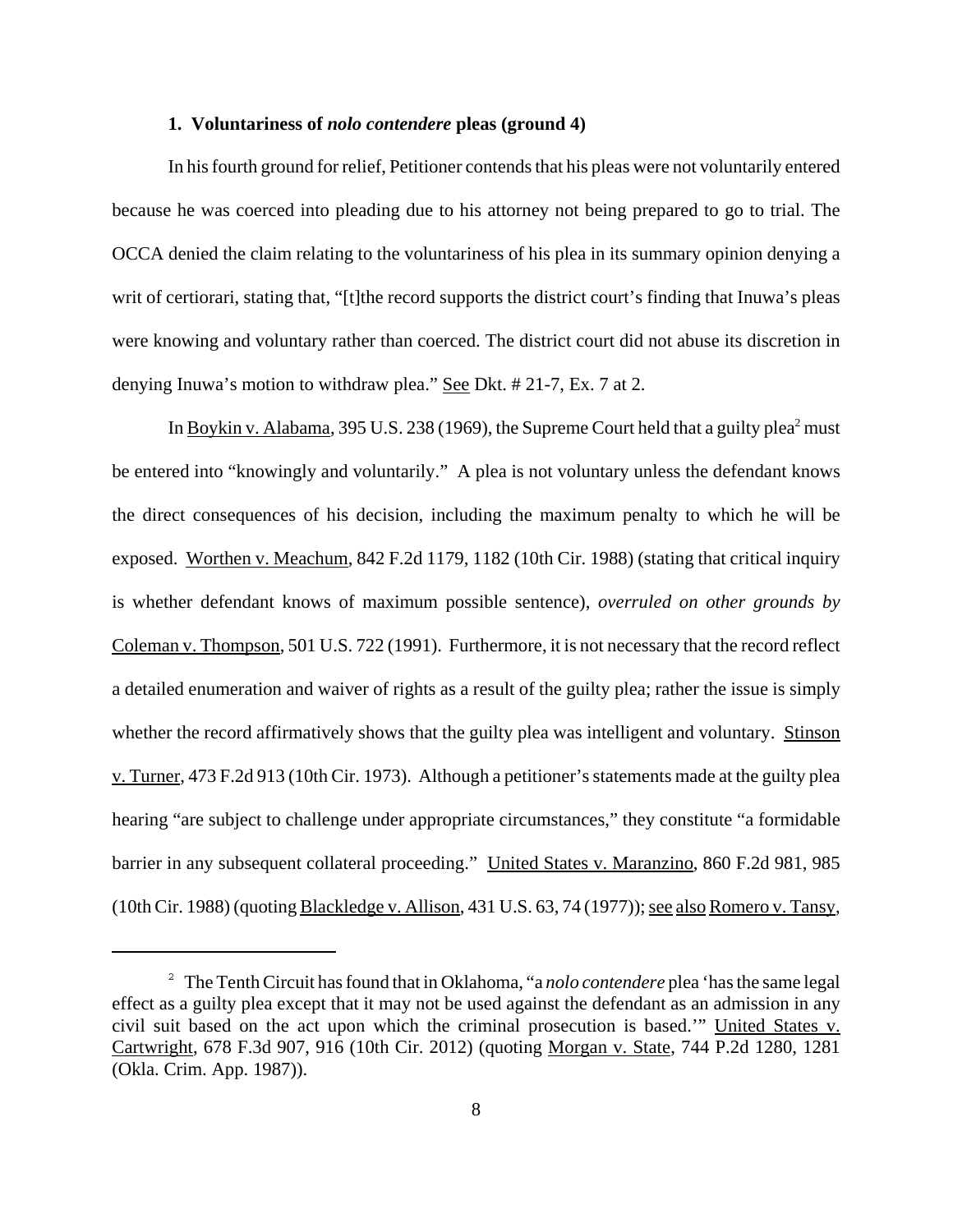46 F.3d 1024, 1033 (10th Cir. 1995). "Whether a plea is voluntary is a question of federal law, but this legal conclusion rests on factual findings and inferences from those findings." Fields v. Gibson, 277 F.3d 1203, 1212 (10th Cir. 2002) (citing Boykin). As discussed above, the "determination of a factual issue made by a State court shall be presumed to be correct. The applicant shall have the burden of rebutting the presumption of correctness by clear and convincing evidence." 28 U.S.C.  $$2254(e)(1).$ 

In this case, Petitioner's allegations in proposition four are belied by the record. Respondent provided copies of the "Findings of Fact - Acceptance of Plea" filed in Petitioner's case. See Dkt. # 21-1, Ex. 1. On the first page, Petitioner affirmed that he could read and understand the form. Id. at  $\P$  4. He identified Brian Martin as his lawyer. Id. at  $\P$  15. Petitioner also affirmed that he understood the nature and consequences of the proceeding, had talked over the charges with his lawyer, had advised his lawyer regarding any available defenses, and had his lawyer's advice. Id. at ¶¶ 8 and 16. Further, he answered "Yes" to the question, "Do you believe your lawyer has effectively assisted you in this case and are you satisfied with his/her advice?" Id. at ¶ 17. He correctly stated an understanding of the terms of his plea agreement. Id. at ¶ 19. He indicated that he did not have any additional statements to the court. Id. at  $\parallel$  28. Petitioner swore under oath that his answers were true and correct, and that he understood he could be prosecuted for perjury if he had made false statements to the court. <u>Id.</u> at  $\P$  20.

In addition to the form, Petitioner testified at his plea hearing on September 10, 2007, that he had read and answered truthfully the statements on the Findings of Fact and Acceptance of Plea form. See Dkt. # 23-1, Plea Hr'g Trans. dated Sept. 10, 2007, at 3. The trial court conducted a thorough inquiry of Petitioner concerning his desire to plead no contest pursuant to plea agreements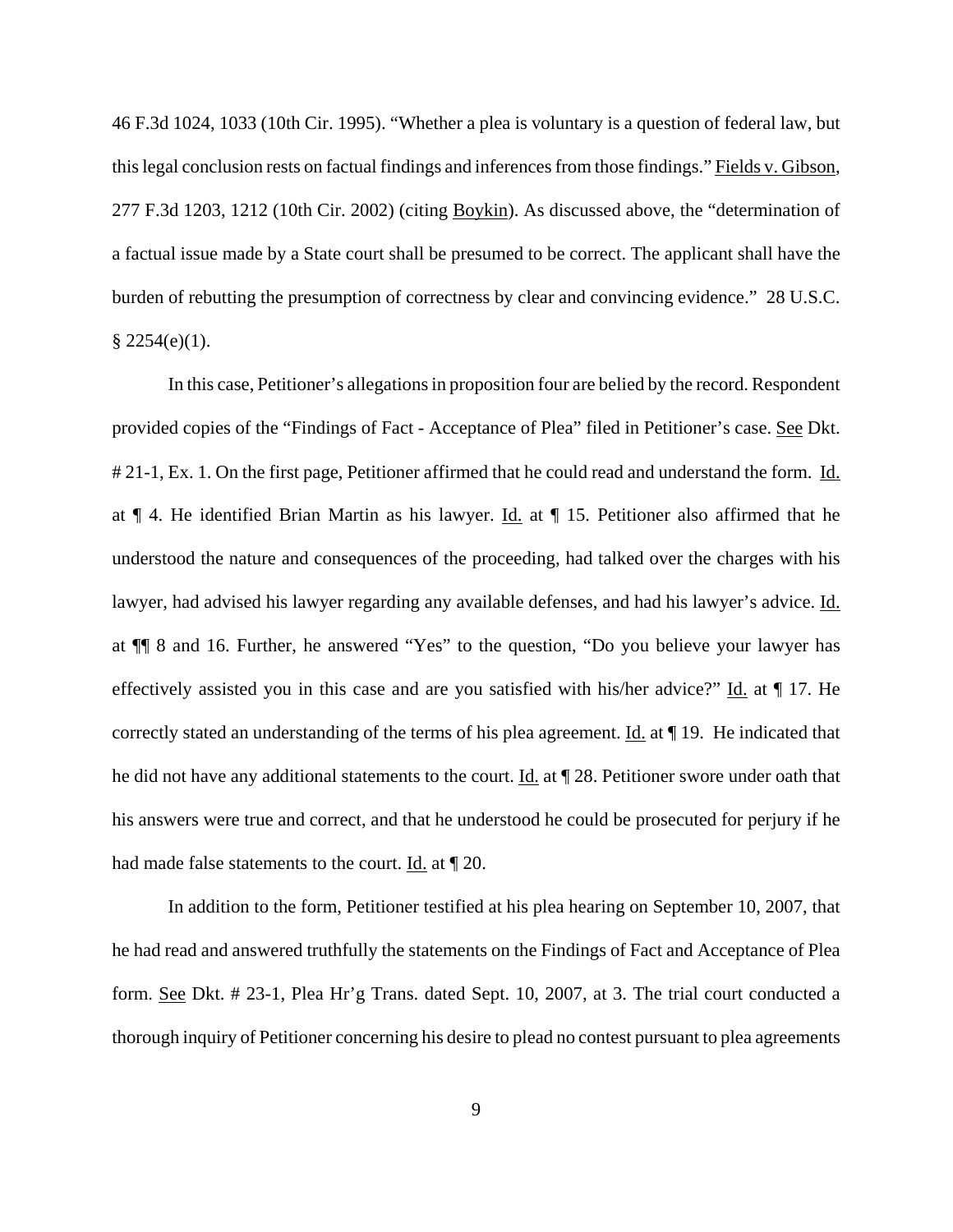covering both counts, and whether the terms of the plea agreements had been thoroughly explained and were understood by Petitioner. Id. at 4-5. The trial judge also specifically enumerated trial rights that Petitioner was waiving by pleading guilty. Id. at 10. Petitioner testified that he was pleading no contest to each of the counts because he believed that the state could convince a judge or jury of his guilt beyond a reasonable doubt. Id. at 14. The court concluded that there was a factual basis for the no contest pleas and accepted the pleas. The record demonstrates an "affirmative showing" that Petitioner's guilty pleas were knowing and voluntary, as required by **Boykin**.

In determining that the trial court did not abuse its discretion in denying Petitioner's motion to withdraw his plea, the OCCA applied the correct legal standard in analyzing Petitioner's plea. See Dkt. # 21-7, Ex. 7 at 2, n.2 (citing Cox v. State. 152 P.3d 244, 251 (Okla. Crim. App. 2006) (relying on Boykin)). Moreover, the OCCA's factual conclusions are supported by the record. The Court finds that Petitioner has not presented clear and convincing evidence to rebut the presumption of correctness afforded the OCCA's factual determinations. 28 U.S.C. § 2254(e)(1). Nor has Petitioner demonstrated that the OCCA's decision was an unreasonable application of Supreme Court law. 28 U.S.C. § 2254(d). For those reasons, habeas corpus relief is denied on ground four.

#### **2. Double jeopardy/double punishment (ground 6)**

In his sixth ground for relief, Petitioner contends that his convictions for Possession of Firearm and Robbery with Firearm, both After Former Convictions of Two or More Felonies constitutes double punishment<sup>3</sup> and double jeopardy. The OCCA rejected this claim in the second

<sup>&</sup>lt;sup>3</sup> Although Petitioner does not specifically reference an Oklahoma statute in complaining about "double punishment," he refers the Court to his second certiorari appeal in OCCA Case No. C-2008-648. In his appellate brief before the OCCA, Petitioner complained that the two convictions violate the prohibition on multiple punishments found in Okla. Stat. tit. 21, § 11. See Dkt. # 21-6, Ex. 6 at 12.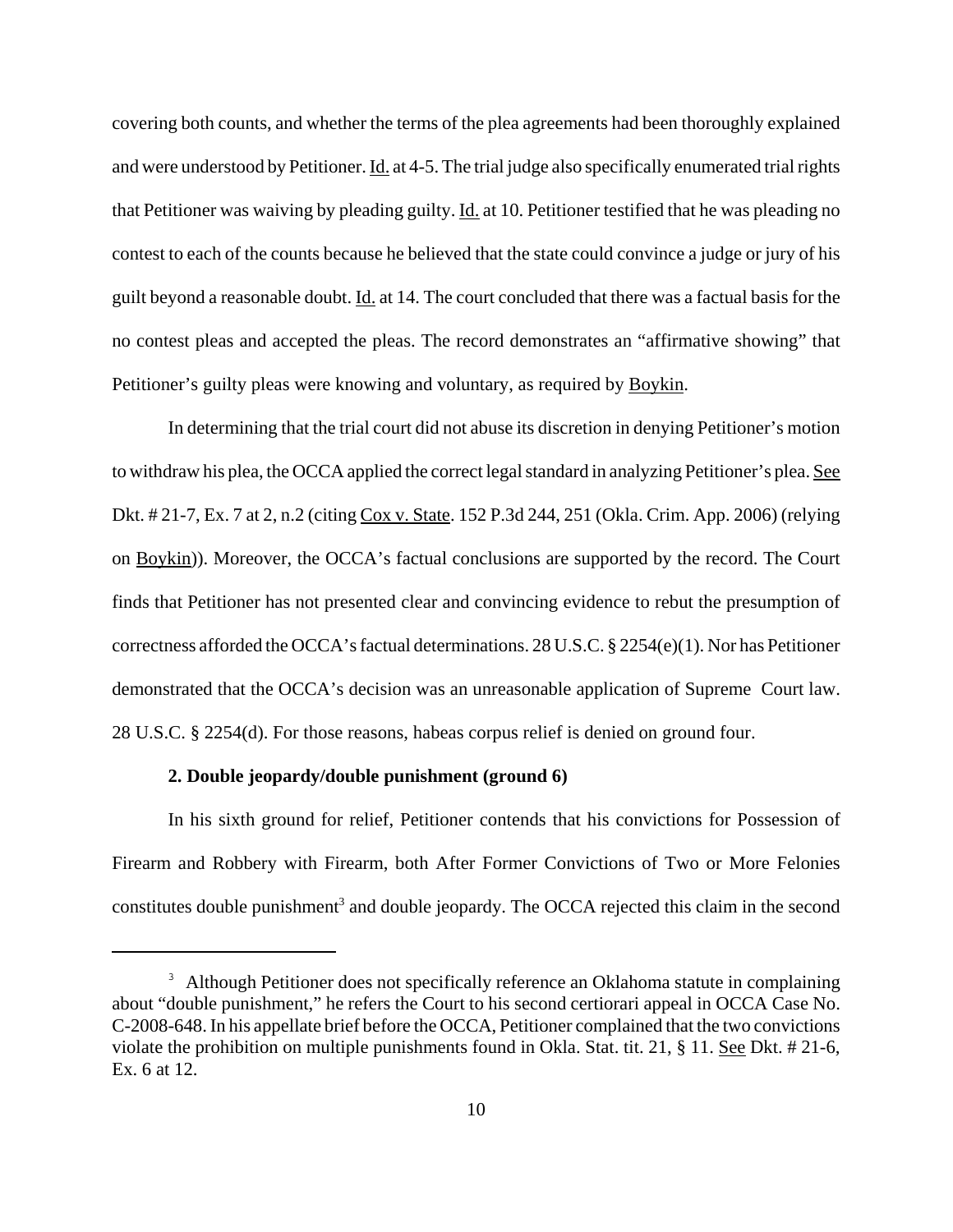certiorari appeal, finding that the two convictions did not violate the prohibition against double jeopardy or the restrictions found in Okla. Stat. tit. 21, § 11. See Dkt. # 21-7, Ex. 7 at 3.

To the extent Petitioner claims that he has suffered multiple punishments in violation of Oklahoma statutory law, Okla. Stat. tit. 21, § 11, the Court finds the claim should be denied because it is not cognizable on federal habeas corpus review. A federal habeas court has no authority to review a state court's interpretation or application of its own state laws. Estelle v. McGuire, 502 U.S. 62, 67-68 (1991) (emphasizing that it is not the province of a federal habeas court to reexamine state-court determinations on state-law questions). Instead, when conducting habeas review, a federal court is limited to deciding whether a conviction violated the Constitution, laws, or treaties of the United States. Id.; 28 U.S.C. §§ 2254(a). Petitioner's double punishment claim, insofar as it is based on an Oklahoma statute, is not cognizable in this federal habeas corpus proceeding and shall be denied on that basis.

Nor is Petitioner entitled to relief on a federal constitutional claim of double punishment. The double jeopardy clause protects against multiple punishments for the same offense. North Carolina v. Pearce, 395 U.S. 711, 717 (1969), *overruled on other grounds by* Alabama v. Smith, 490 U.S. 794 (1989). In addition, a single act may form the basis for the prosecution of two distinct statutory offenses whenever conviction for each offense requires the proof of a fact that the other does not. Blockburger v. United States, 284 U.S. 299, 304 (1932); Anderson v. Mullin, 327 F.3d 1148, 1153- 54 (10th Cir. 2003); Goldsmith v. Cheney, 447 F.2d 624, 627-28 (10th Cir. 1971).

On certiorari appeal, Petitioner argued that his convictions violated the prohibition against double jeopardy because "these convictions arose out of the same act." See Dkt. # 21-6, Ex. 6 at 12-16. However, under Blockburger, Petitioner was convicted of two distinct offenses. There is no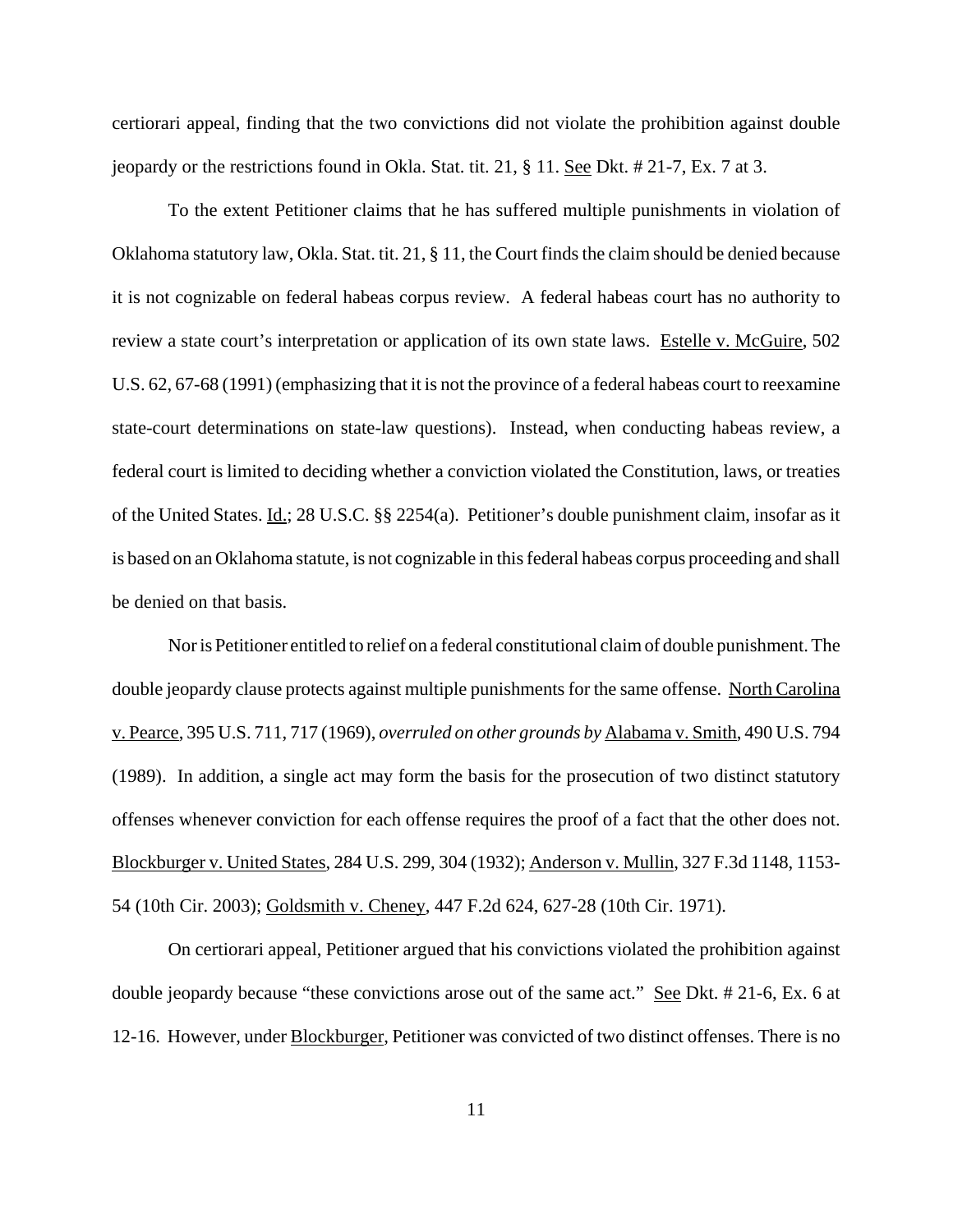double jeopardy violation. Petitioner has failed to demonstrate that the OCCA's adjudication of this claim was contrary to, or an unreasonable application of federal law as determined by the Supreme Court. Therefore, his request for habeas corpus relief on ground six shall be denied. 28 U.S.C. §  $2254(d)$ .

# **3. Factual basis for pleas (ground 7)**

For his seventh ground, Petitioner states that he "must be allowed to withdraw his pleas" because there was no factual basis to support the pleas. See Dkt. #14 at 16. In his state appellate brief, Petitioner cites only state law to support this claim. He makes no claim of a federal constitutional violation, nor does he cite federal law to support his demand that the must be allowed to withdraw his pleas. Citing Hagar v. State, 990 P.2d 894, 896 (Okla. Crim. App. 1999),<sup>4</sup> the OCCA found that the record contains a sufficient factual basis to support Petitioner's pleas. See Dkt. # 21-7, Ex. 7 at 3. Further, there is no federal constitutional requirement for a district court to ascertain a factual basis for the plea unless a defendant claims actual innocence while pleading. See Perkis v. Sirmons, 201 Fed. Appx. 648, 651 (10th Cir. 2006) (unpublished).<sup>5</sup> Petitioner has failed to demonstrate that the OCCA's decision was contrary to or involved an unreasonable application of clearly established Supreme Court law, or was based on an unreasonable determination of the facts. Habeas relief shall be denied on Petitioner's ground seven claim.

<sup>&</sup>lt;sup>4</sup> In Hagar, the OCCA relied upon North Carolina v. Alford, 400 U.S. 25, 37-38 (1970), for the proposition that the factual basis of a plea must be sufficient to provide a means by which the judge can test whether the pleas is being entered intelligently.

<sup>&</sup>lt;sup>5</sup> This unpublished opinion is cited for persuasive value. See 10th Cir. R.  $32.1(A)$ .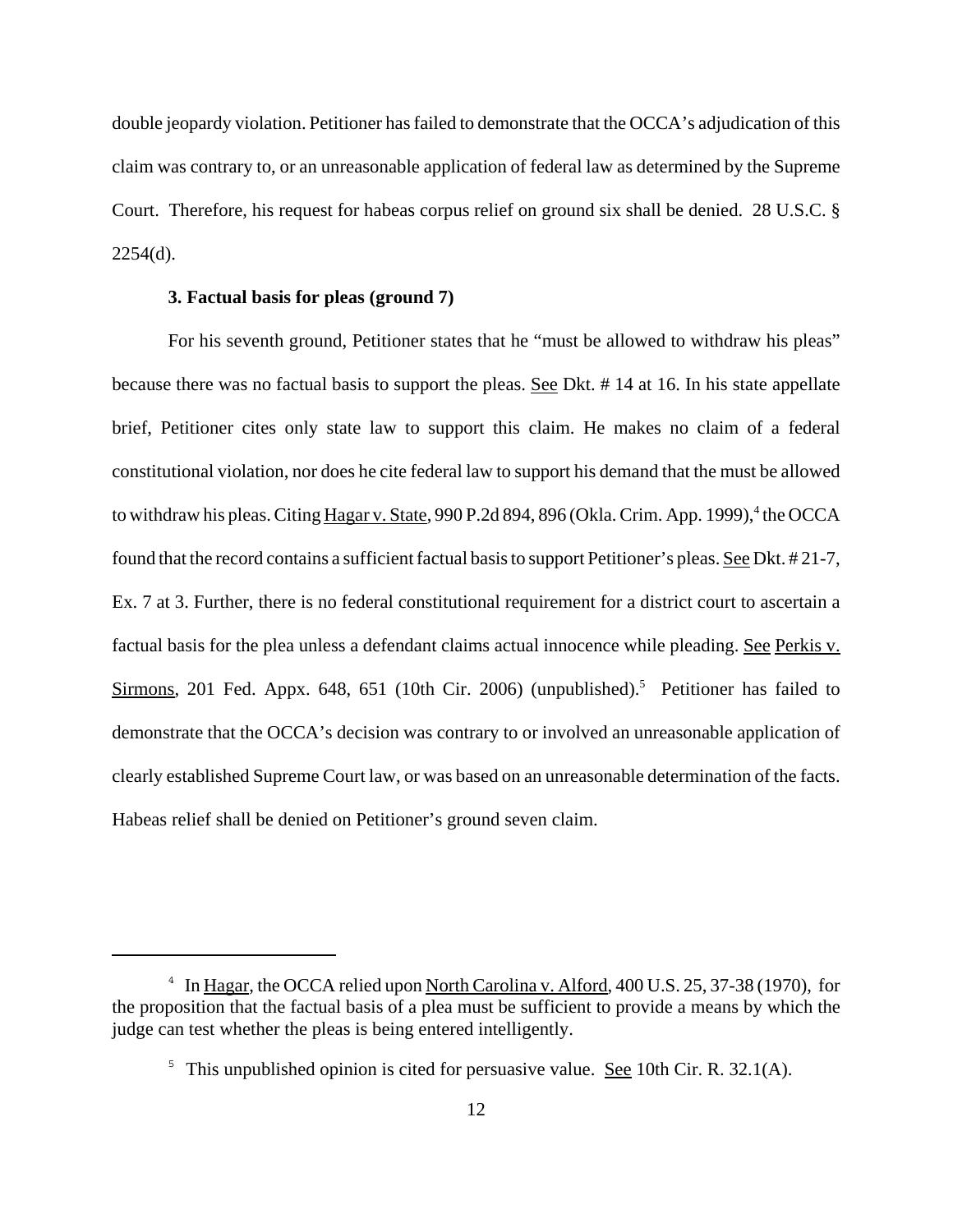## **4. Ineffective assistance of counsel (ground 8)**

Petitioner next claims that his attorney was constitutionally deficient when he filed a motion to withdraw pleas which did not comply with the rules of the court. In particular, Petitioner complains that his counsel did not list any reasons for Petitioner wanting to withdraw his pleas in the motion to withdraw pleas. See Dkt. # 21-6, Ex. 6 at 20. Citing Strickland v. Washington, 466 U.S. 668 (1984), the OCCA concluded that Petitioner failed to show deficient performance and prejudice as a result of his attorney's failure to list grounds to support Petitioner's motion to withdraw plea. <u>See</u> Dkt.  $\#$  21-7, Ex. 7 at 3.

To be entitled to habeas corpus relief on his claim of ineffective assistance of counsel, Petitioner must demonstrate that the OCCA's adjudication of this claim was an unreasonable application of Strickland. Under Strickland, a defendant must show that his counsel's performance was deficient and that the deficient performance was prejudicial. Strickland, 466 U.S. at 687; Osborn v. Shillinger, 997 F.2d 1324, 1328 (10th Cir. 1993). A defendant can establish the first prong by showing that counsel performed below the level expected from a reasonably competent attorney in criminal cases. Strickland, 466 U.S. at 687-88. There is a "strong presumption that counsel's conduct falls within the range of reasonable professional assistance." Id. at 688. In making this determination, a court must "judge . . . [a] counsel's challenged conduct on the facts of the particular case, viewed as of the time of counsel's conduct." Id. at 690. Moreover, review of counsel's performance must be highly deferential. "[I]t is all too easy for a court, examining counsel's defense after it has proved unsuccessful, to conclude that a particular act or omission of counsel was unreasonable." Id. at 689.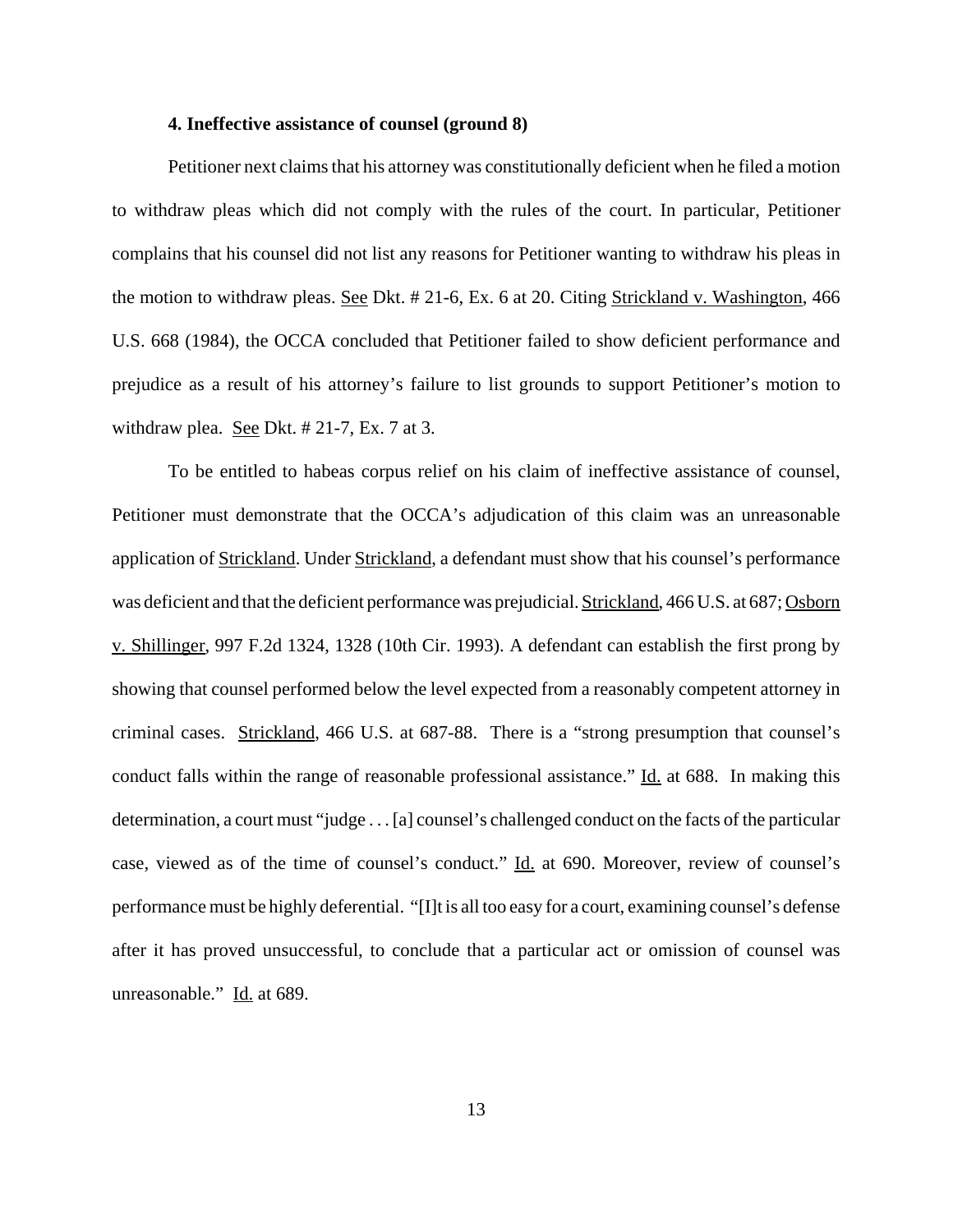To establish the second prong, a defendant must show that this deficient performance prejudiced the defense, to the extent that "there is a reasonable probability that, but for counsel's unprofessional errors, the result of the proceeding would have been different. A reasonable probability is a probability sufficient to undermine confidence in the outcome." Id. at 694; see also Sallahdin v. Gibson, 275 F.3d 1211, 1235 (10th Cir. 2002); Boyd v. Ward, 179 F.3d 904, 914 (10th Cir. 1999). This Court's review of the OCCA's decision on ineffective assistance of counsel claims is "doubly deferential." Cullen v. Pinholster, 131 S. Ct. 1388, 1403 (2011) (noting that a habeas court must take a "highly deferential" look at counsel's performance under Strickland and through the "deferential" lens of § 2254(d)). If Petitioner is unable to show either "deficient performance" or "sufficient prejudice," his claim of ineffective assistance fails. Strickland, 466 U.S. at 700. Thus, it is not always necessary to address both Strickland prongs.

In Hill v. Lockhart, 474 U.S. 52 (1985), the Supreme Court set out the applicable standard for reviewing ineffective assistance of counsel claims in the context of guilty pleas. In accord with Strickland, 466 U.S. at 687, a defendant challenging the effective assistance of counsel during the guilty plea process must show that counsel's performance was deficient and that such deficient performance prejudiced him. Id. at 57-58. As the Court explained in Hill,

[I]n the context of guilty pleas, the first half of the **Strickland v. Washington test is** nothing more than a restatement of the standard of attorney competence . . . . The second, or "prejudice," requirement, on the other hand, focuses on whether counsel's constitutionally ineffective performance affected the outcome of the plea process. In other words, in order to satisfy the "prejudice" requirement, the defendant must show that there is a reasonable probability that, but for counsel's errors, he would not have pleaded guilty and would have insisted on going to trial.

Id. at 58-59. However, "a petitioner's 'mere allegation' that he would have insisted on trial but for his counsel's errors, although necessary, is ultimately insufficient to entitle him to relief." Miller v.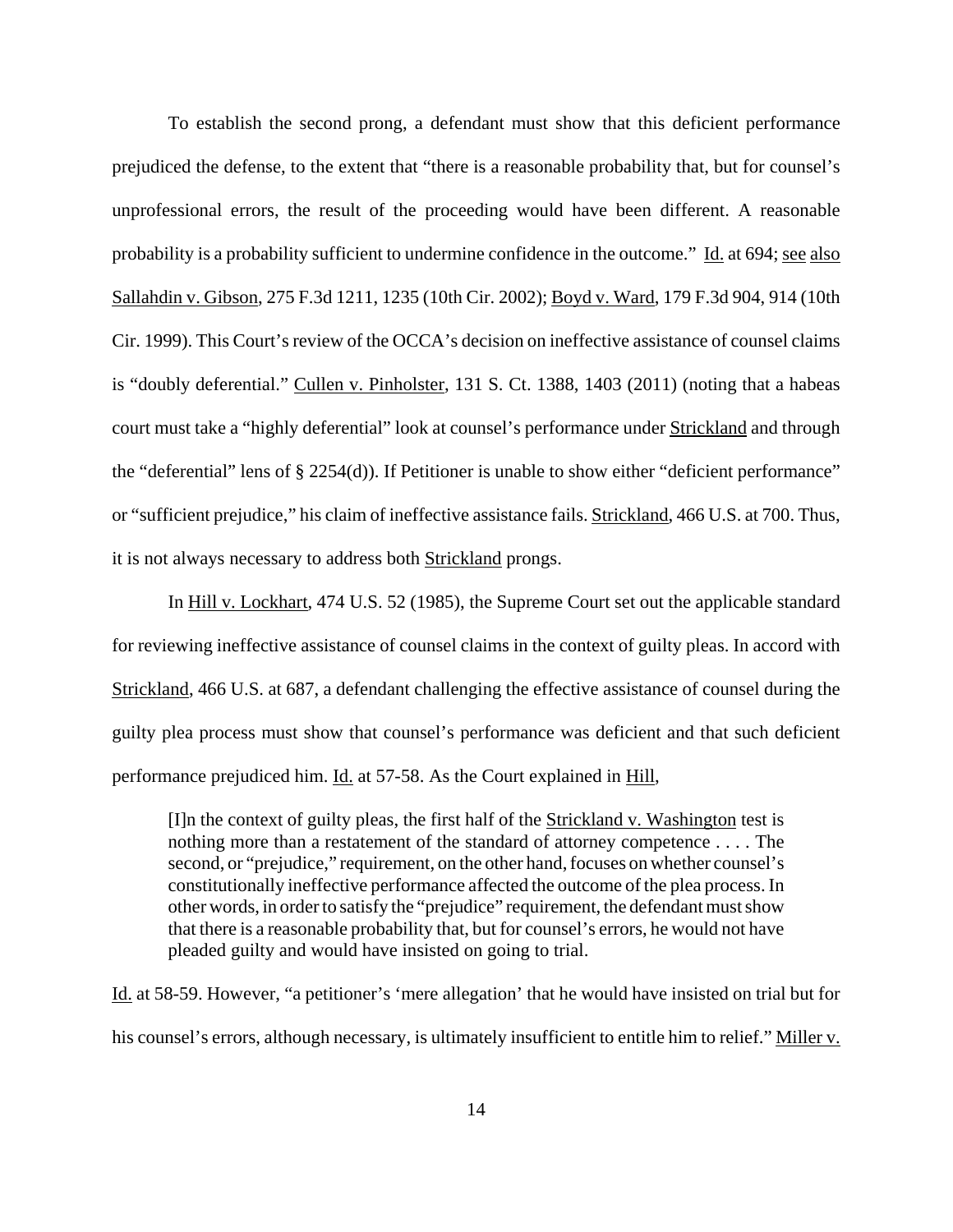Champion, 262 F.3d 1066, 1072 (10th Cir. 2001) (quoting Hill, 474 U.S. at 59). Rather, the Court "look[s] to the factual circumstances surrounding the plea to determine whether the petitioner would have proceeded to trial." Id.

Upon review of the record in Petitioner's case, it is clear that he has not satisfied the prejudice prong of the Strickland and Hill standards. He was given an opportunity at two hearings before the district court to explain his reasons for seeking a withdrawal of his no contest pleas. Although two different judges presided over the hearings, and heard Petitioner explain why he wanted to withdraw his pleas, both judges concluded that the original pleas were both knowingly and voluntarily given. The Court concludes that counsel's failure to list the reasons on the motion to withdraw pleas had no bearing on the decision of the district court after each hearing. In addition, Petitioner does not allege in this habeas action that but for counsel's deficient performance, he would have insisted on proceeding to trial. Therefore, Petitioner has failed to show prejudice. The OCCA's rejection of this issue was not an unreasonable application of Strickland, and Petitioner's claim for relief based on ineffective assistance of counsel shall be denied.

### **D. Procedural bar (grounds 9-27)**

In grounds 9-27, Petitioner alleges that his appellate counsel failed to provide constitutionally effective representation. These claims were not raised in either of Petitioner's certiorari appeals, but were raised for the first time in Petitioner's post-conviction application. For the reasons discussed below, the Court finds the claims are procedurally barred.

The record confirms that these ineffective assistance of appellate counsel claims were raised in Petitioner's application for post-conviction relief. See Dkt. # 21-8, -9, -10, Ex. ## 8a, 8b, 8c. However, the OCCA dismissed Petitioner's post-conviction appeal as untimely, based on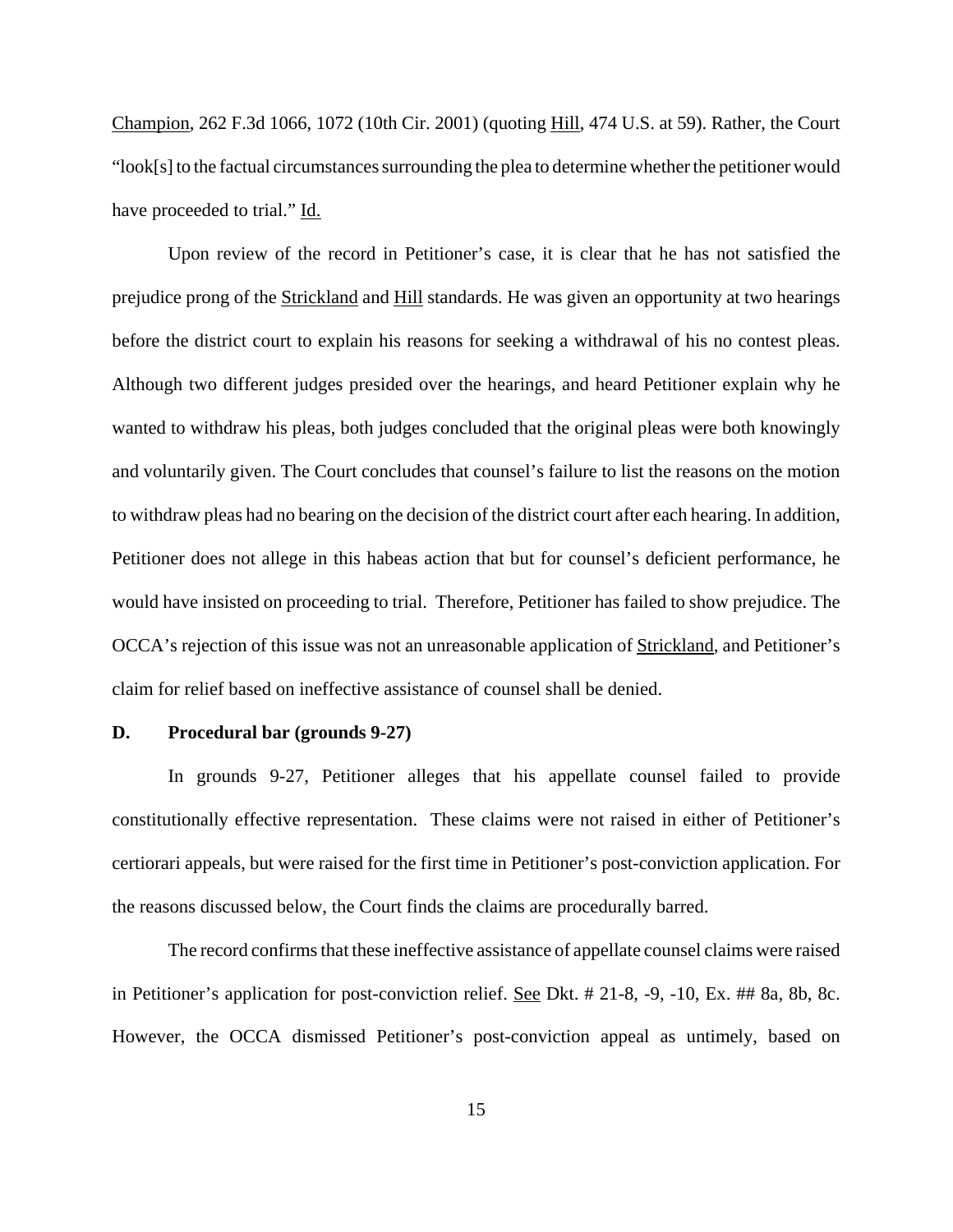Petitioner's failure to comply with Rule 5.2(C)(2), *Rules of the Oklahoma Court of Criminal Appeals*. See Dkt. # 21-19, Ex. 15. In response to the petition, Respondent asserts that this Court should uphold the procedural bar imposed by the OCCA as to the arguments asserted in Petitioner's 9-27 grounds of error. See Dkt. # 21 at 27.

The doctrine of procedural bar prohibits a federal court from considering a specific habeas claim where the state's highest court declined to reach the merits of that claim on independent and adequate state procedural grounds, unless a petitioner "can demonstrate cause for the default and actual prejudice as a result of the alleged violation of federal law, or demonstrate that failure to consider the claims will result in a fundamental miscarriage of justice." Coleman v. Thompson, 501 U.S. 722, 750 (1991); see also Maes v. Thomas, 46 F.3d 979, 985 (10th Cir. 1995); Gilbert v. Scott, 941 F.2d 1065, 1067-68 (10th Cir. 1991). "A state court finding of procedural default is independent if it is separate and distinct from federal law." Maes, 46 F.3d at 985. A finding of procedural default is an adequate state ground if it has been applied evenhandedly "'in the vast majority' of cases." Id. at 986 (quoting Andrews v. Deland, 943 F.2d 1162, 1190 (10th Cir.1991)).

Applying the principles of procedural default to these facts, the Court concludes Petitioner's grounds 9-27 are procedurally barred from this Court's review. The state court's procedural bar as applied to Petitioner's claims of ineffective assistance of appellate counsel was an "independent" ground because Petitioner's failure to comply with state procedural rules was "the exclusive basis for the state court's holding." Maes, 46 F.3d at 985. Additionally, the procedural bar was an "adequate" state ground because, as stated above, the OCCA requires strict adherence to procedural rules and consistently dismisses appeals which do not comply with the rules. See Johnson v.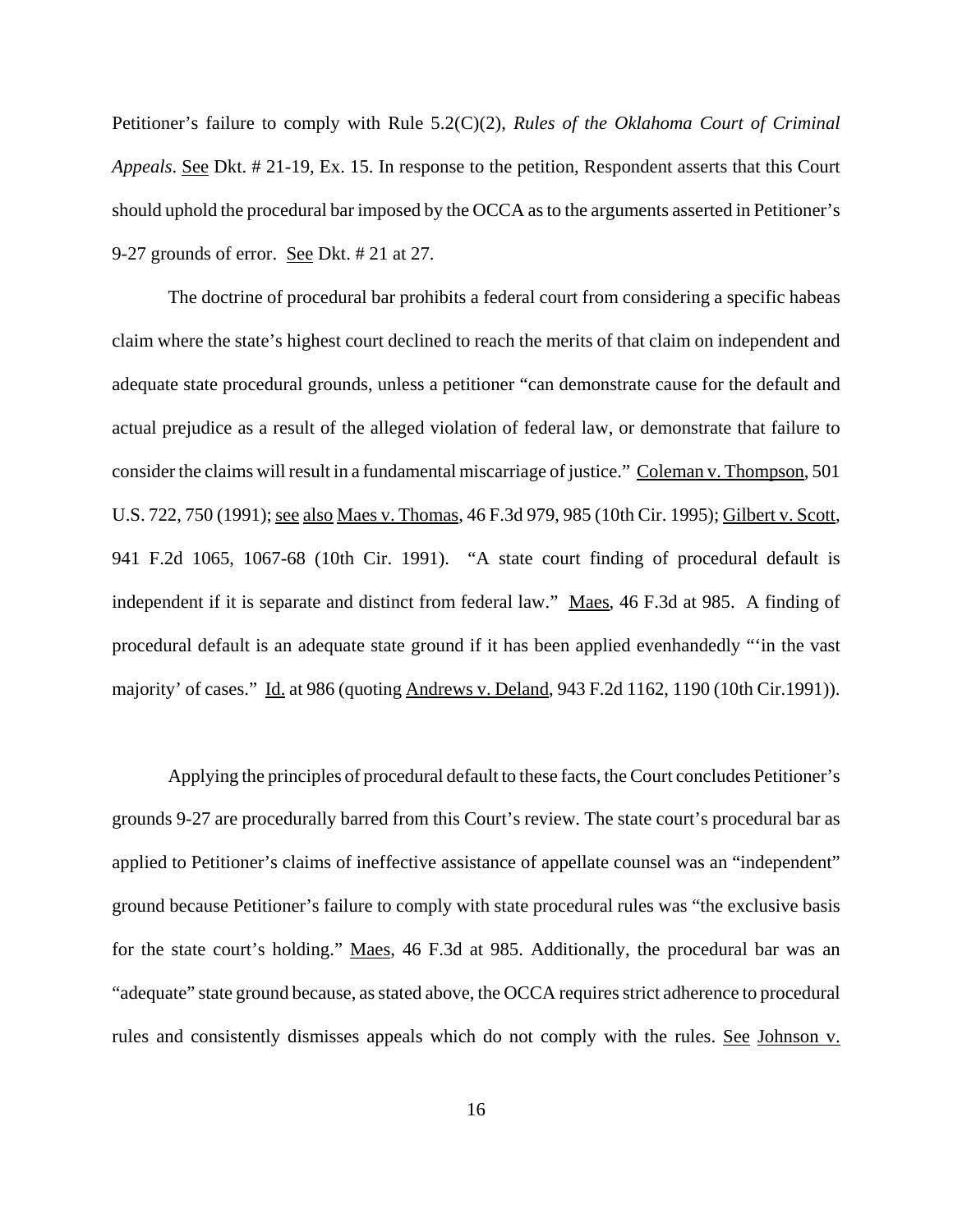Champion, 288 F.3d 1215, 1227 n.3 (10th Cir. 2002) (concluding that the OCCA's declination of jurisdiction based on Rule 5.2(C)(2) constitutes an independent and adequate state procedural ground).

As a result, the Court finds that habeas corpus relief on grounds 9-27 shall be denied on the basis of the procedural default doctrine unless Petitioner demonstrates "cause and prejudice" or a "fundamental miscarriage of justice" to excuse his procedural default of the claims. Coleman, 501 U.S. at 750; Maes, 46 F.3d at 985. To demonstrate "cause," a petitioner is required to "show that some objective factor external to the defense impeded . . . efforts to comply with the state procedural rules." Murray v. Carrier, 477 U.S. 478, 488 (1986). Examples of such external factors include the discovery of new evidence, a change in the law, and interference by state officials. Id. A petitioner is additionally required to establish prejudice, which requires showing "'actual prejudice' resulting from the errors of which he complains." United States v. Frady, 456 U.S. 152, 168 (1982). The alternative is proof of a "fundamental miscarriage of justice," which requires a petitioner to demonstrate that he is "actually innocent" of the crime for which he was convicted. McCleskey v. Zant, 499 U.S. 467, 494 (1991).

As part of his reply to Respondent's assertion that grounds 9-27 are procedurally barred, Petitioner alleges that he attempted to file his post-conviction petition in error timely, but "he was hindered and prevented from complying with the OCCA's rules/procedures due [to] 'official interference' by Lawton Correctional Facility failure to provide Petitioner with a pauper's affidavit in a timely matter to be filed with petition in error . . . and because OCCA Court Clerk waited to file Petitioner's appeal until August 19, 2010." See Dkt. # 25 at 2. However, Petitioner admits that he did not send a pauper's affidavit with his petition in error sent on August 10, 2010. Id. He also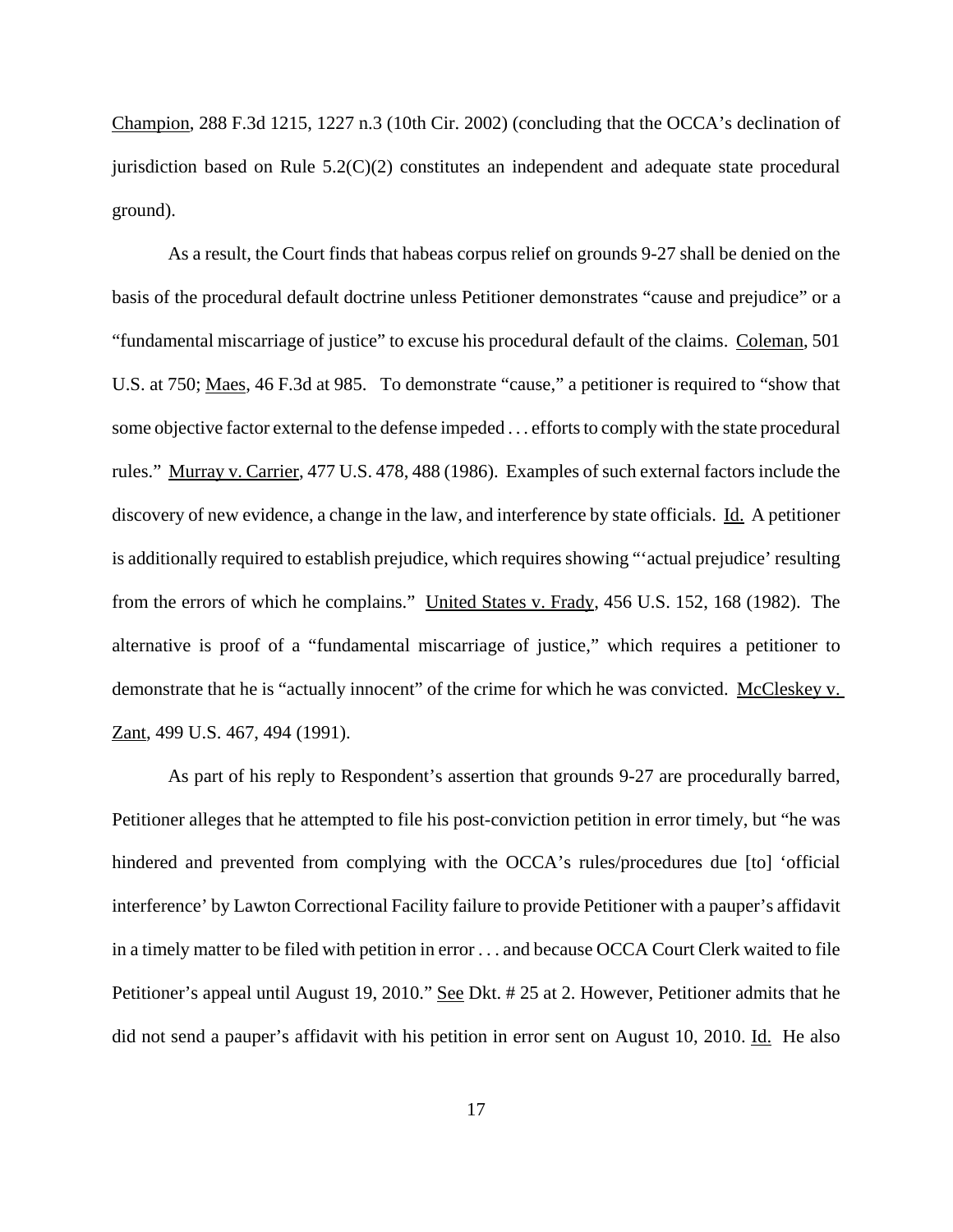concedes that he received a letter from the OCCA court clerk advising that his documents would be retained until a pauper's affidavit or \$50.00 filing fee was paid. id.

Pursuant to Rule 1.11, *Rules of the Oklahoma Court of Criminal Appeals*, a pleading is not considered filed in the OCCA "until such time as the filing fee is paid or an 'Affidavit *in Forma Pauperis*' is properly filed." See Rule 1.11. Based on the record, it appears that Petitioner's postconviction petition in error was not filed of record until September 3, 2010, because that is the date the Clerk of the Appellate Courts received Petitioner's pauper's affidavit. Thus, Petitioner's untimely filing of this post-conviction petition in error is attributable to his own failure to file a timely pauper's affidavit, rather than to any action by the Clerk of the Appellate Courts. Further, other than to assert that it was "well in advance of Aug. 10, 2010," Petitioner has not advised this Court, or provided any evidence to show, when he requested prison officials to provide him a pauper's affidavit. See Dkt. # 25 at 3. It was apparently not early enough to obtain the affidavit in time to submit with his petition in error. Finally, if Petitioner believes he can prove that he was denied a timely post-conviction appeal through no fault of his own, he has an available remedy: to seek a post-conviction appeal out of time. Nothing suggests he has utilized that remedy before coming to federal court. As a result, the Court finds that Petitioner has failed to demonstrate "cause" sufficient to overcome the procedural bar applicable to his claims of ineffective assistance of counsel described in grounds 9-27.

Petitioner's only other means of gaining federal habeas review of his defaulted claims is a claim of actual innocence under the fundamental miscarriage of justice exception. Herrera v. Collins, 506 U.S. 390, 403-404 (1993); Sawyer v. Whitley, 505 U.S. 333, 339-341 (1992); see also Schlup v. Delo, 513 U.S. 298 (1995). To meet this test, a criminal defendant must make a colorable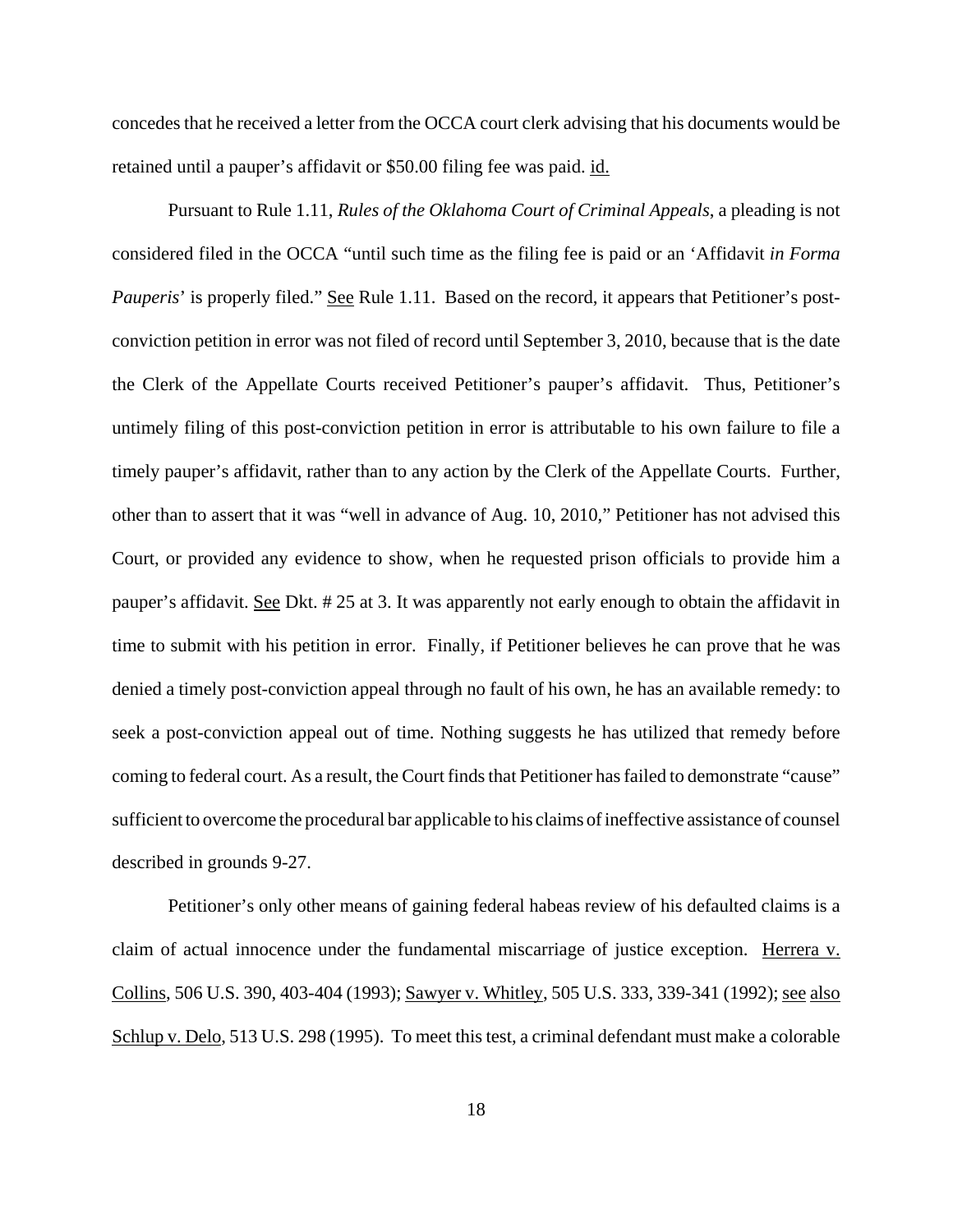showing of factual innocence. Beavers v. Saffle, 216 F.3d 918, 923 (10th Cir. 2000) (citing Herrera, 506 U.S. at 404). Under Schlup, a showing of innocence sufficient to allow consideration of procedurally barred claims must be "so strong that a court cannot have confidence in the outcome of the trial unless the court is also satisfied that the trial was free of nonharmless constitutional error ...." Schlup, 513 U.S. at 316. Petitioner has the burden of persuading this Court "that, in light of the new evidence, no juror, acting reasonably, would have voted to find him guilty beyond a reasonable doubt." Id. at 329. Petitioner fails to provide any new evidence in support of his claim of actual innocence. Instead, he simply sets out evidence that he believes would have exonerated him, all of which was available at the time of his preliminary hearing. See Dkt. # 25 at 6-11. Because none of the proffered evidence is new, Petitioner has not satisfied the fundamental miscarriage of justice exception. Therefore, the Court finds the fundamental miscarriage of justice exception is inapplicable in this case.

 Accordingly, because Petitioner has not demonstrated "cause and prejudice" or that a "fundamental miscarriage of justice" will result if his claims are not considered, the Court concludes that Petitioner's grounds 9-27 shall be denied as procedurally barred. Coleman, 501 U.S. at 750.

#### **E. Certificate of appealability**

Rule 11, *Rules Governing Section 2254 Cases in the United States District Courts*, instructs that "[t]he district court must issue or deny a certificate of appealability when it enters a final order adverse to the applicant." Pursuant to 28 U.S.C. § 2253, the court may issue a certificate of appealability "only if the applicant has made a substantial showing of the denial of a constitutional right," and the court "indicates which specific issue or issues satisfy [that] showing." A petitioner can satisfy that standard by demonstrating that the issues raised are debatable among jurists, that a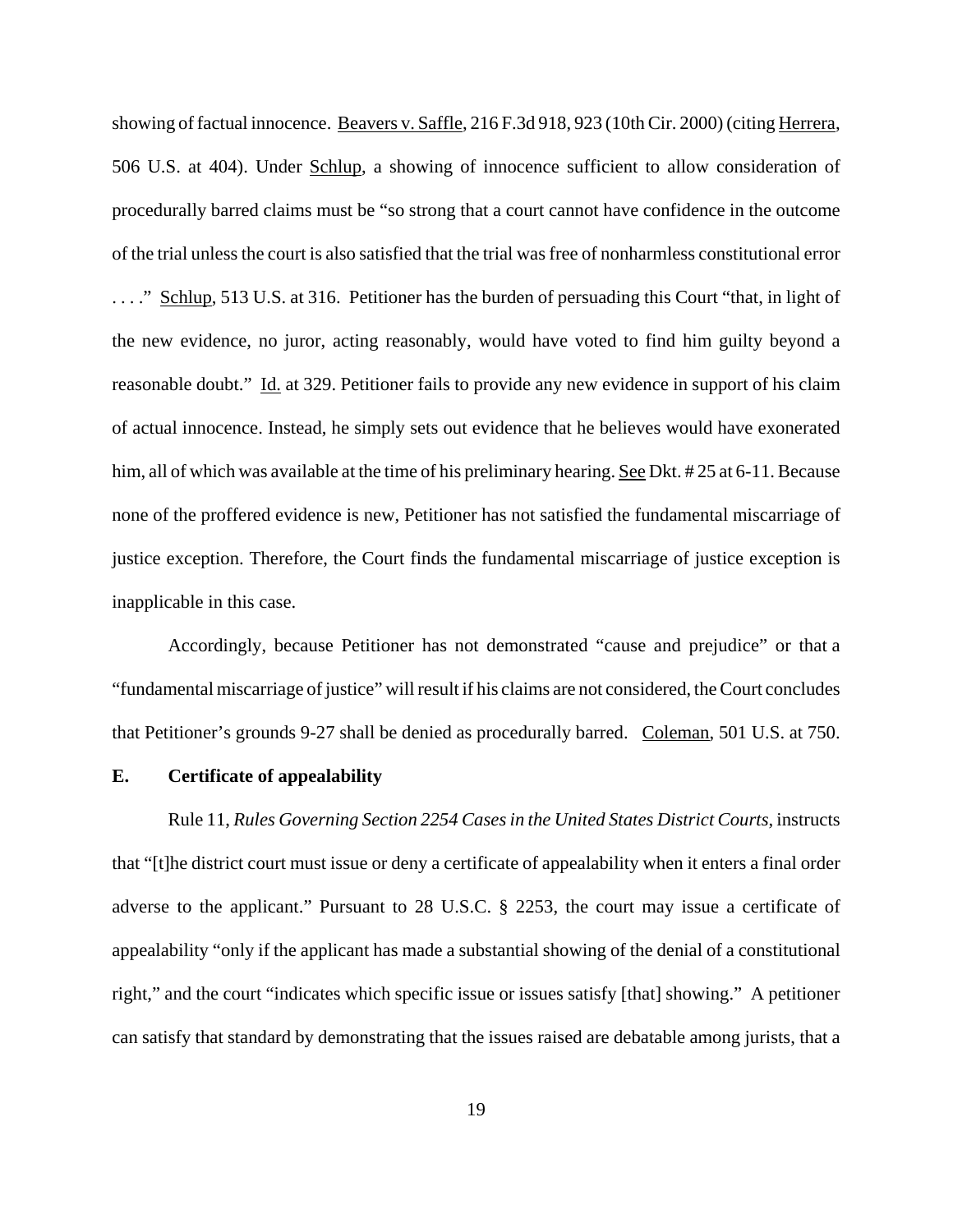court could resolve the issues differently, or that the questions deserve further proceedings. Slack v. McDaniel, 529 U.S. 473, 483-84 (2000) (citing Barefoot v. Estelle, 463 U.S. 880, 893 (1983)). In addition, when the Court's ruling is based on procedural grounds, Petitioner must demonstrate that "jurists of reason would find it debatable whether the petition states a valid claim of the denial of a constitutional right and that jurists of reason would find it debatable whether the district court was correct in its procedural ruling." Slack, 529 U.S. at 484.

After considering the record in this case, the Court concludes that a certificate of appealability should not issue. Nothing suggests that the Tenth Circuit would find that this Court's application of AEDPA standards to the decision by the OCCA was debatable amongst jurists of reason. See Dockins v. Hines, 374 F.3d 935 (10th Cir. 2004). As to those claims denied on a procedural basis, Petitioner has failed to satisfy the second prong of the required showing, i.e., that the Court's ruling resulting in the denial of relief on grounds 9-27 on procedural grounds was debatable or incorrect. The record is devoid of any authority suggesting that the Tenth Circuit Court of Appeals would resolve the issues in this case differently. A certificate of appealability shall be denied.

#### *CONCLUSION*

After carefully reviewing the record in this case, the Court concludes that the Petitioner has not established that he is in custody in violation of the Constitution or laws of the United States.